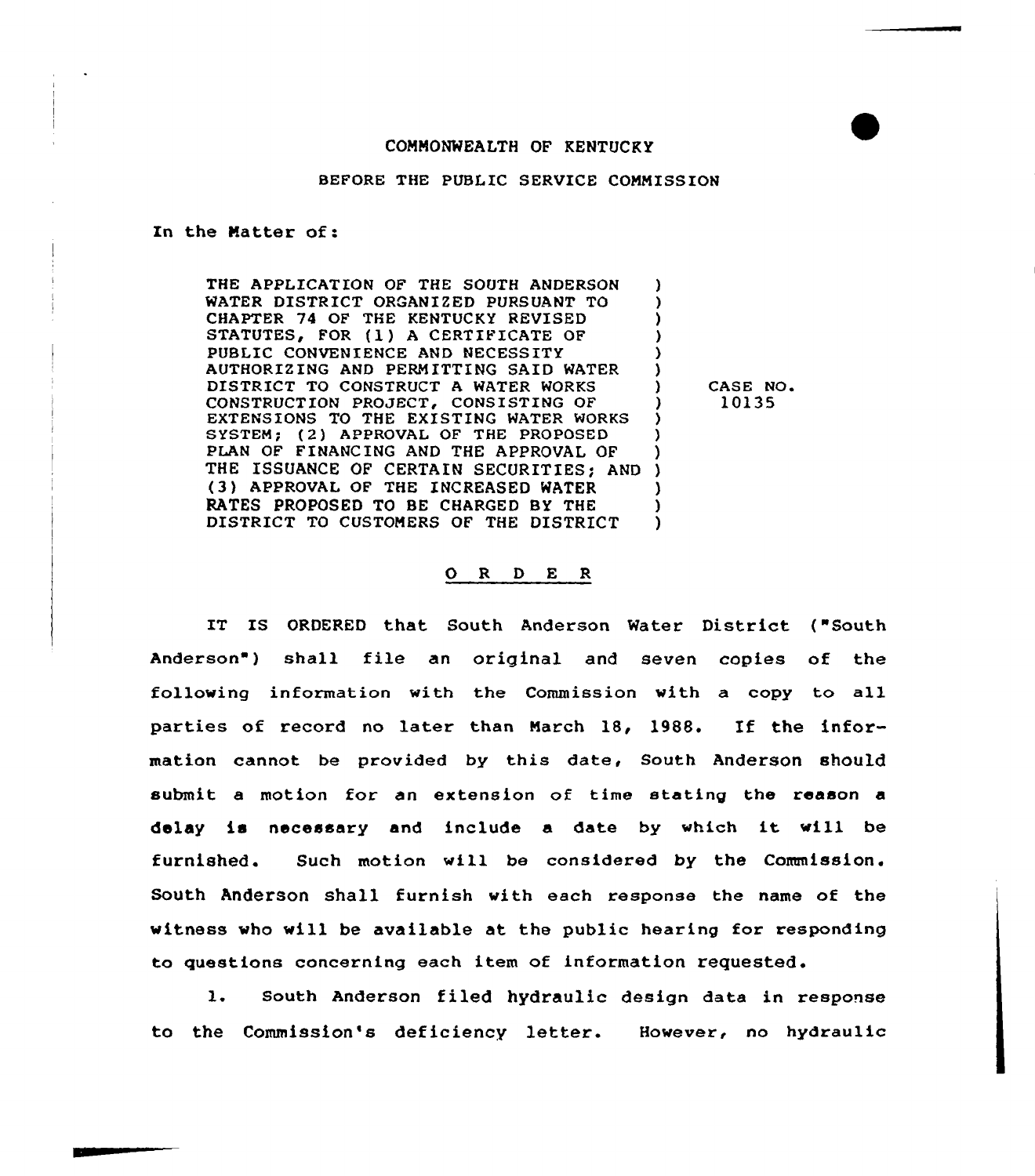analyses to indicate the actual operation of the existing vater distribution system vere filed. The information that was filed does not depict the "on-off" operation of the existing pumps, the 'empty-fill" cycles of the existing tanks and the pressures available to its customers. Based on this, provide hydraulic analyses, supported by computations and actual field measurements, of typical operational sequences of the existing water distribution system. These hydraulic analyses should demonstrate the operation of all pump stations and the "empty-fill" cycle of all water storage tanks as veil as residual pressures at representative points throughout the system. Computations are to be documented by a labeled schematic map of the system that shove pipeline sizes, lengths, connections, pumps, vater storage tanks, wells, and sea level elevations of key points, as well as allocations of actual customer demands. Flows used in the analyses shall be identified as to whether they are based on average instantaneous flows, peak instantaneous flows, or any combination or variation thereof. The flows used in the analyses shall be documented by actual field measurements and customer use records. Justify fully any assumptions used in the analyses. (Note — these analyses should use the same schematic as the analyees of the proposed water distribution system to facilitate comparison) <sup>~</sup>

2. Provide a summary of any operational deficiencies of the existing vater system that are indicated by the hydraulic analyses or that are knovn from experience.

 $-2-$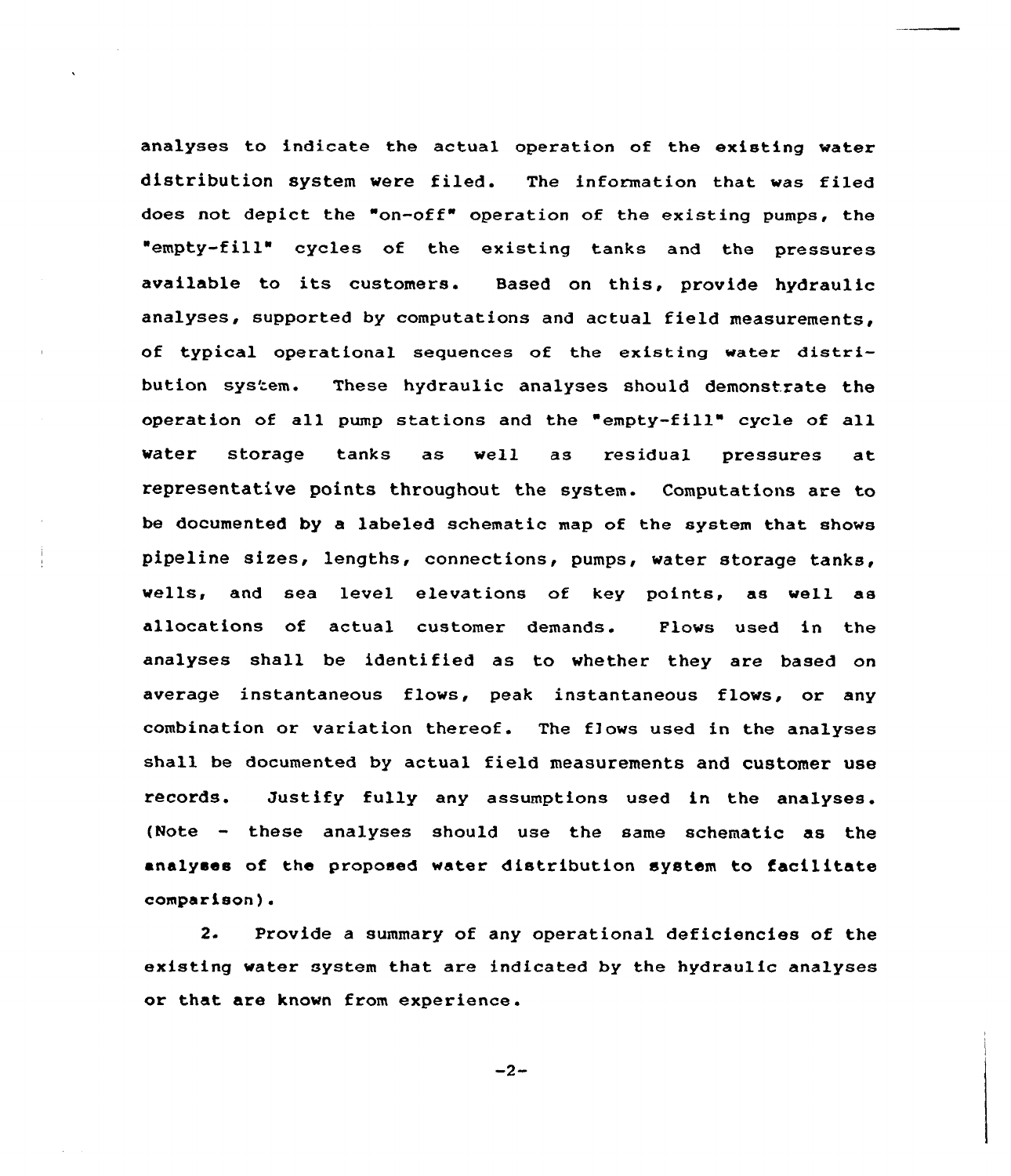3. South Anderson also did not file any hydraulic analyses to indicate the operation of the proposed water distribution system. Without hydraulic analyses, no determination can be made as to the appropriateness of the proposed construction. Based on this, provide hydraulic analyses, supported by computations and actual field measurements, of typical operational sequences of the proposed water distribution system. These hydraulic analyses should demonstrate the operation of all pump stations and the empty-fill" cycle of all water storage tanks as well as residual pressures at representative points throughout the system. Computations are to be documented by a labeled schematic map of the system that shows pipeline sizes, lengths, connections, pumps, water storage tanks, wells, and sea level elevations of key points, as well as allocations of actual customer demands. Plows used in the analyses shall be identified as to whether they are based on average instantaneous flows, peak instantaneous flows, or any combination or variation thereof. The flows used in the analyses shall be documented by actual field measurements and customer use records. Justify fully any assumptions used in the analyses. (Note — these analyses should use the same schematic as the analyaea of the existing water distribution system to facilitate comparison).

4. In order to obtain realistic results when utilizing computer hydraulic analyses to predict a water distribution system's performance, engineering references stress the importance of calibrating the results predicted to actual hydraulic conditions. This calibration process should include matching field measure-

 $-3-$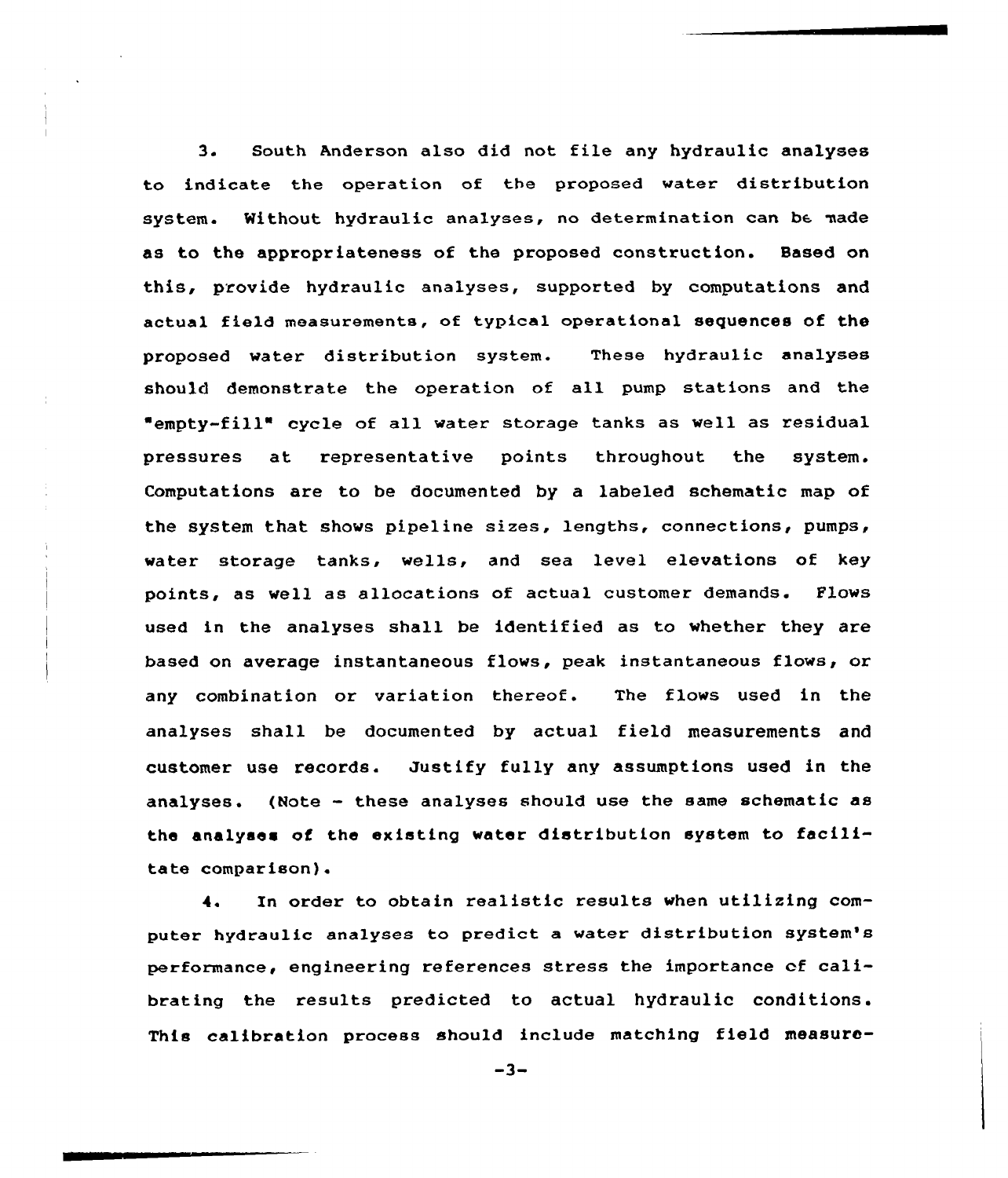ments to the results predicted by the computer over a wide range of actual operating conditions. As a minimum this should include average and maximum water consumption periods, as well as "fire flow" or very high demand periods.

Based on the above, if computer hydraulic analyses are filed in response to Items l and 2, explain the procedures used to verify the computer hydraulic analyses filed in this case. This exp1anation should be documented by fiel3 measurements, hydraulic calculations, etc.

5. Most engineering references state that instantaneous customer demands can peak at <sup>3</sup> to 15 times the 24-hour average demand. In addition, most engineering references also state that a water distribution system should be designed to meet at least the maximum hourly demand of its customers.

Based on the above information state exactly what measurements were made of South Andexson's maximum hourly usage. If the maximum hourly usage was not measured directly, state why it was not.

In addition, state how the demands and any demand multipliers which were utilized in the hydraulic analyses filed in response to Items l and <sup>2</sup> were determined. This response should be documented by appropriate field measurements.

6. Provide a pressure recording chart showing the actual 24-hour continuously measured pressure available at the locations listed below on South Anderson's system. Identify the 24-hour period recorded, the exact location of the pressure recorder and the sea level elevation of the recorder. If computer hydraulic

 $-4-$ 

المتعدين والمحا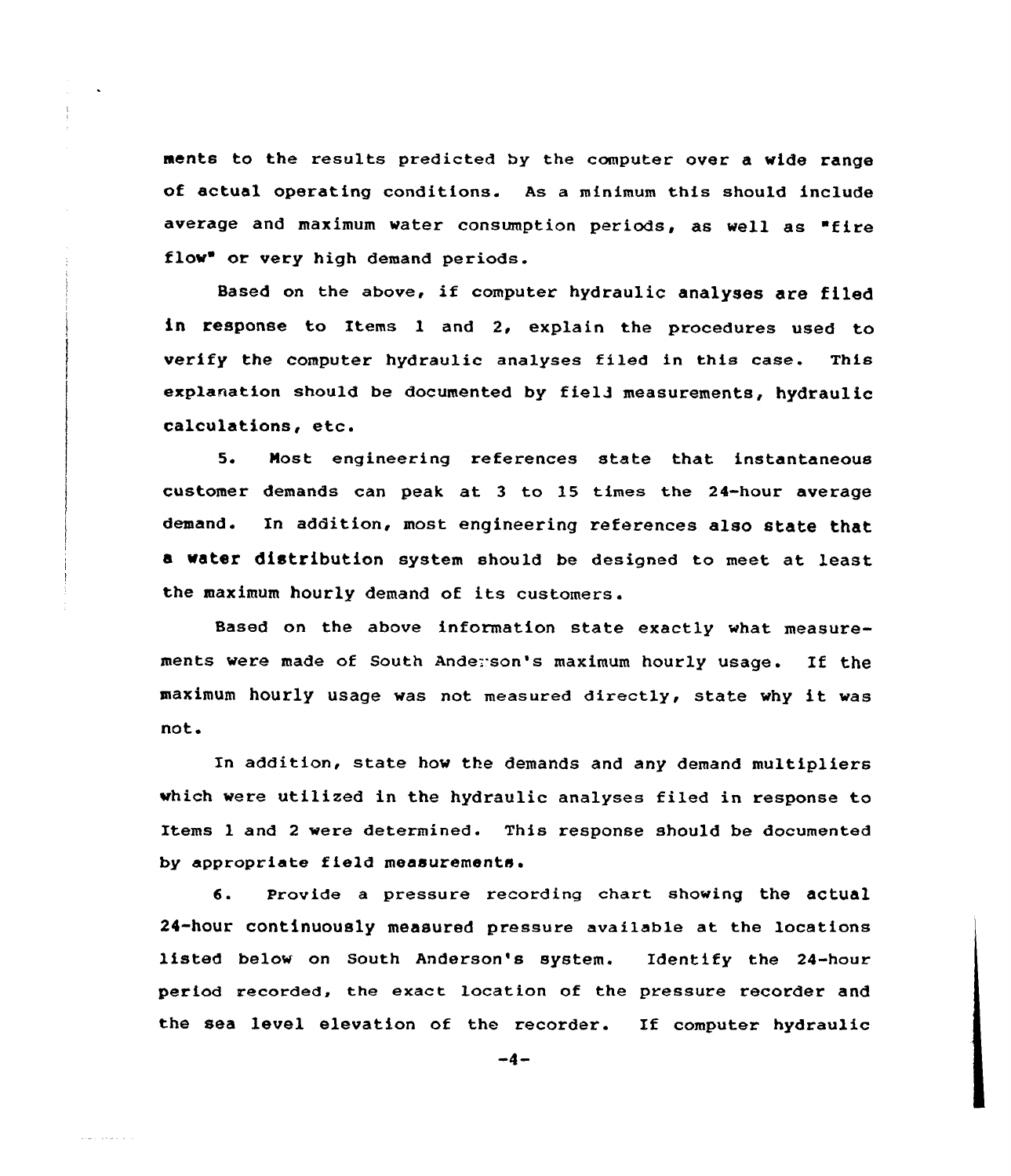analyses are filed in response to Items l and <sup>2</sup> state the schematic )unction number nearest the location of the pressure recorder. If any of the previously filed pressure recording charts satisfy any of the requested pressure charts provide clarification as to location, elevation, etc.

a. At existing water storage tanks.

b. At. all proposed connection points.

c. On the suction and discharge sides of all existing pump stations.

7. Provide <sup>a</sup> list of each of South Anderson's existing pump stations. Give the location, number of pumps and their rated capacities, and the purpose of each pump station. Explain how the operation of each pump station is controlled. Provide a copy of the pump manufacturer's characteristic (head/capacity) curve for each of South Anderson's existing pumps. Identify each curve as to the particular pump and pump station to Which it applies. Also state if pump is in use and if pump vill remain in use, will be abandoned or will be replaced.

8. Provide the criteria used in determining the location, size, overflow elevation and head range for the proposed water storage tanks. In addition, state what other sites were considered and why they were not selected.

9. Provide <sup>a</sup> narrative description of the proposed daily operational sequences of the water system. Documentation should include the methods and mechanisms proposed to provide positive control of all storage tank water levels. The description should

 $-5-$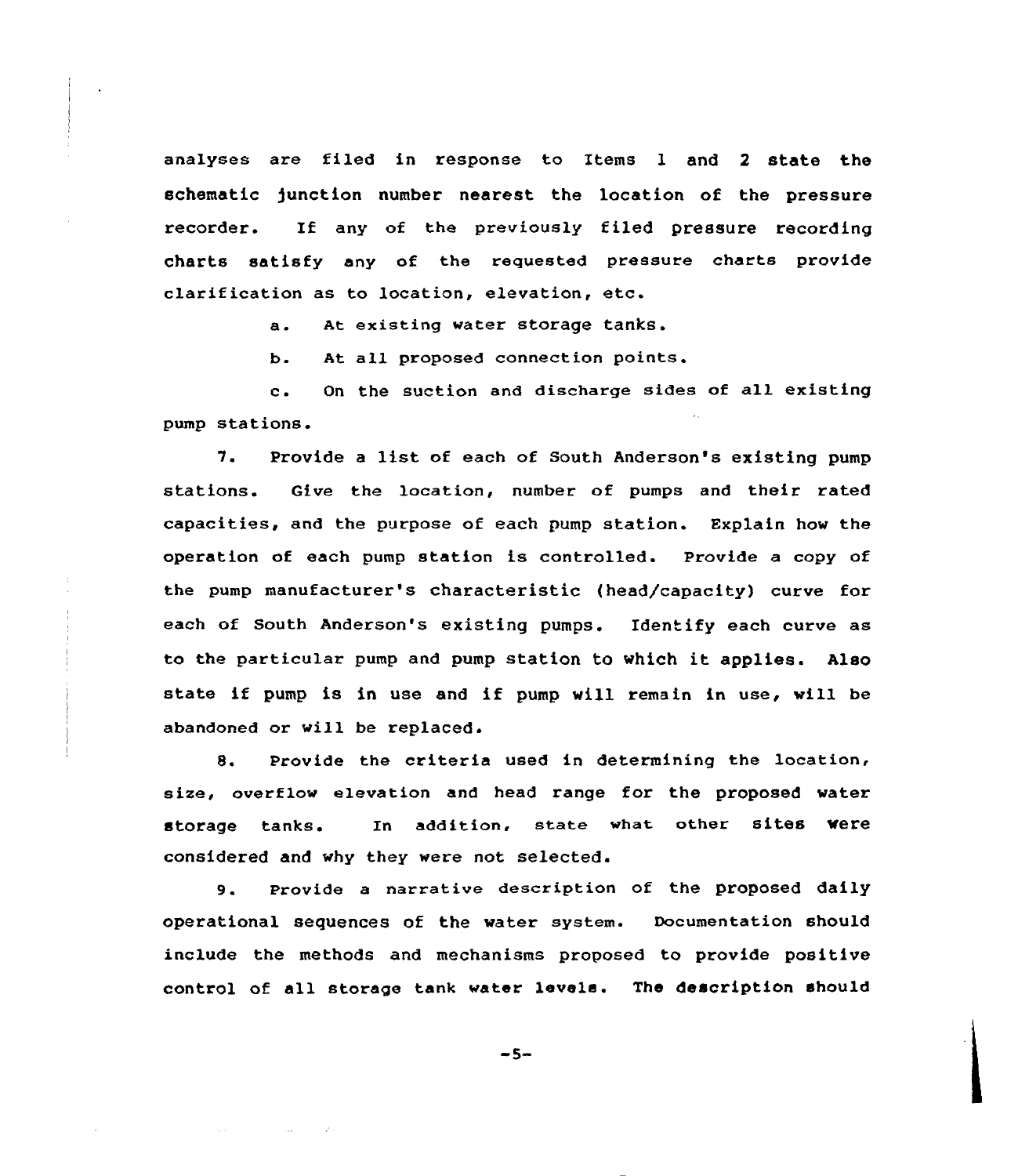also include an hourly summary of how all tanks will "work" (expected inflow or outflow of water) and how all pumps will function. The description should be fully supported by appropriate field measurements and hydraulic calculations.

10. Provide a copy of each of the county court orders establishing South Anderson and defining its boundaries. (Note it is not necessary to refile any court orders that have previously been filed in this case).

ll. Provide <sup>a</sup> highway map at <sup>a</sup> scale of at least one inch equals two miles marked to show South Anderson's existing and proposed systems. The map of the systems shall show pipeline sizes, location, and connections as well as pumps, water storage tanks and sea level elevations of key points. The map shall also be marked to show the location of the water district's boundaries and labeled to indicate the appropriate court order from which each boundary vas determined.

12. The engineering information submitted with the application indicates that South Anderson is proposing to install one fire hydrant as part of this project. KRS 227, the "Recommended Standards For Mater Morks" by the Great Lakes — Upper Mississippi River Board of State Sanitary Engineers ("Ten States Standards" ) and the Insurance Services Office ("ISO") all have requirements for providing fire protection. All of these references require fire hydrant installation on a minimum of six-inch diameter water lines. For residential construction, the Iso requires the capability to deliver between 500 to 1500 gallons per minute at <sup>a</sup> residual pressure of 20 pounds per square inch for a minimum of <sup>2</sup>

 $-6-$ 

 $\Delta$  and  $\Delta$  and